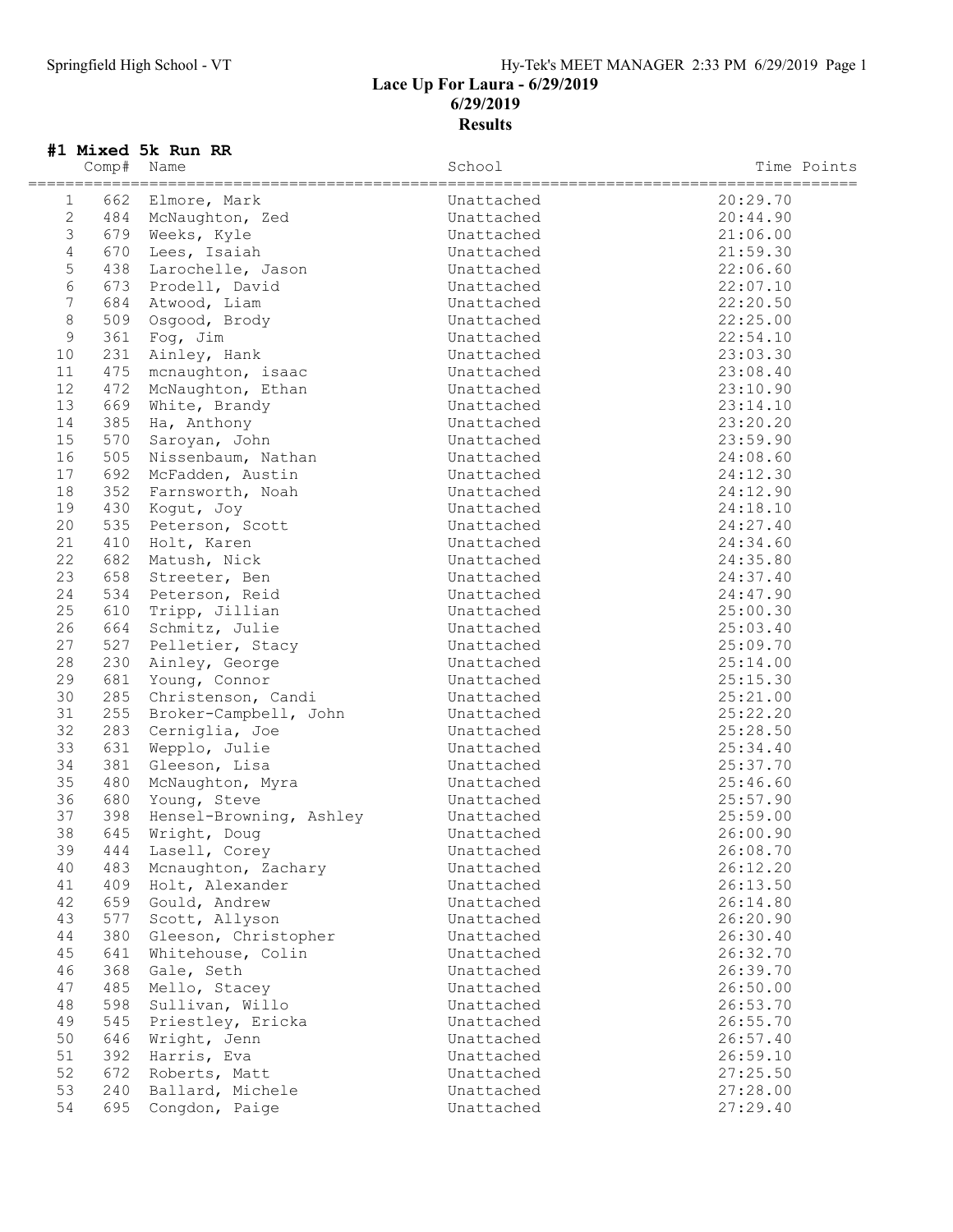#### Lace Up For Laura - 6/29/2019 6/29/2019 Results

## ....#1 Mixed 5k Run RR

| 56<br>582<br>27:37.00<br>Smith, Jacki<br>Unattached<br>57<br>576<br>27:43.40<br>Schultz, Barbara<br>Unattached<br>58<br>310<br>Craig, Christian<br>27:45.70<br>Unattached<br>59<br>532<br>Perry, Todd<br>27:48.30<br>Unattached<br>60<br>690<br>27:57.60<br>Obrien, Madison<br>Unattached<br>61<br>$-9$<br>28:03.90<br>Unknown<br>62<br>28:05.90<br>$-9$<br>Unknown<br>63<br>Wood-McNaughton, Marina<br>Unattached<br>28:13.10<br>643<br>64<br>607<br>Tindall, Will<br>Unattached<br>28:15.80<br>65<br>513<br>28:32.30<br>Ostrom, Alicia<br>Unattached<br>66<br>608<br>Tomberg, Amanda<br>28:42.50<br>Unattached<br>67<br>604<br>Tindall, Bizzy<br>Unattached<br>28:43.60<br>68<br>635<br>28:46.80<br>Unattached<br>Whalen, Sean<br>69<br>262<br>Brown, Julie<br>Unattached<br>29:03.30<br>70<br>362<br>Follensbee, Aj<br>29:18.90<br>Unattached<br>71<br>307<br>29:20.50<br>Coutermarsh, Joe<br>Unattached<br>72<br>595<br>29:27.30<br>Stockman, Sebastian<br>Unattached<br>73<br>324<br>Daly, Katelyn<br>29:36.60<br>Unattached<br>74<br>394<br>Harris, Zinny<br>29:44.60<br>Unattached<br>75<br>345<br>Eastman, Pam<br>29:51.20<br>Unattached<br>76<br>606<br>Tindall, Robin<br>30:13.20<br>Unattached<br>77<br>597<br>30:17.00<br>Streeter, Kerri<br>Unattached<br>78<br>360<br>Flore, Sarah<br>Unattached<br>30:20.10<br>79<br>647<br>30:20.90<br>Wright, Ryley<br>Unattached<br>80<br>30:21.30<br>249<br>Boguslawski, Janine<br>Unattached<br>81<br>584<br>30:26.30<br>Smith, Logan<br>Unattached<br>82<br>542<br>30:29.20<br>Powers, James E<br>Unattached<br>83<br>338<br>Dorcely, Natalia<br>30:37.70<br>Unattached<br>84<br>30:38.60<br>247<br>Blais II, John<br>Unattached<br>85<br>405<br>Hindinger, Dory<br>30:40.20<br>Unattached<br>86<br>693<br>30:56.80<br>walker, Ken<br>Unattached<br>87<br>Blais, Erica<br>30:57.60<br>246<br>Unattached<br>88<br>333<br>DeRosia, Heather<br>30:58.30<br>Unattached<br>89<br>516<br>31:05.40<br>Ostrom, Ryan<br>Unattached<br>90<br>253<br>31:06.90<br>Broker-Campbel, Kelly<br>Unattached<br>91<br>403<br>Hill, Madeline<br>Unattached<br>31:09.30<br>92<br>372<br>31:09.80<br>Unattached<br>Gaudette, Lucas<br>93<br>371<br>Gaudette, Jason<br>31:09.90<br>Unattached<br>94<br>455<br>Lodewyk, Gordon<br>Unattached<br>31:28.70<br>95<br>663<br>31:35.20<br>Hughes, Cindy<br>Unattached<br>31:37.90<br>96<br>306<br>Coutermarsh, James<br>Unattached<br>97<br>515<br>Ostrom, Mark<br>Unattached<br>31:40.20<br>98<br>547<br>31:47.70<br>Unattached<br>Putnam, Patti<br>99<br>284<br>Chappelle, William<br>32:14.20<br>Unattached<br>Johnson, Amilie<br>100<br>678<br>32:22.20<br>Unattached<br>101<br>424<br>Kendall, Eileen<br>Unattached<br>32:23.60<br>102<br>425<br>Kendall, Paul<br>Unattached<br>32:24.60<br>103<br>454<br>Lirakis, Zoe<br>Unattached<br>32:25.80<br>104<br>614<br>Twombly, Lori<br>Unattached<br>32:29.40<br>105<br>557<br>Roberts, Sarah<br>Unattached<br>32:35.20<br>390<br>106<br>Harrington, Emma<br>Unattached<br>32:48.00<br>107<br>520<br>Panitz, Alex<br>Unattached<br>33:04.60<br>108<br>518<br>Panitz, Aaron<br>Unattached<br>33:04.60<br>109<br>496<br>Murchie, Amelia<br>Unattached<br>33:19.80 | 55 | 581 | Smith, Eric | Unattached | 27:36.60 |
|------------------------------------------------------------------------------------------------------------------------------------------------------------------------------------------------------------------------------------------------------------------------------------------------------------------------------------------------------------------------------------------------------------------------------------------------------------------------------------------------------------------------------------------------------------------------------------------------------------------------------------------------------------------------------------------------------------------------------------------------------------------------------------------------------------------------------------------------------------------------------------------------------------------------------------------------------------------------------------------------------------------------------------------------------------------------------------------------------------------------------------------------------------------------------------------------------------------------------------------------------------------------------------------------------------------------------------------------------------------------------------------------------------------------------------------------------------------------------------------------------------------------------------------------------------------------------------------------------------------------------------------------------------------------------------------------------------------------------------------------------------------------------------------------------------------------------------------------------------------------------------------------------------------------------------------------------------------------------------------------------------------------------------------------------------------------------------------------------------------------------------------------------------------------------------------------------------------------------------------------------------------------------------------------------------------------------------------------------------------------------------------------------------------------------------------------------------------------------------------------------------------------------------------------------------------------------------------------------------------------------------------------------------------------------------------------------------------------------------------------------------------------------------------------------------------------------------------------------------------------------------------------------------------------------------------------------------------------------------------------------------------------------------------------------------------------------------------------------------------------------------------------------------------------------------------|----|-----|-------------|------------|----------|
|                                                                                                                                                                                                                                                                                                                                                                                                                                                                                                                                                                                                                                                                                                                                                                                                                                                                                                                                                                                                                                                                                                                                                                                                                                                                                                                                                                                                                                                                                                                                                                                                                                                                                                                                                                                                                                                                                                                                                                                                                                                                                                                                                                                                                                                                                                                                                                                                                                                                                                                                                                                                                                                                                                                                                                                                                                                                                                                                                                                                                                                                                                                                                                                          |    |     |             |            |          |
|                                                                                                                                                                                                                                                                                                                                                                                                                                                                                                                                                                                                                                                                                                                                                                                                                                                                                                                                                                                                                                                                                                                                                                                                                                                                                                                                                                                                                                                                                                                                                                                                                                                                                                                                                                                                                                                                                                                                                                                                                                                                                                                                                                                                                                                                                                                                                                                                                                                                                                                                                                                                                                                                                                                                                                                                                                                                                                                                                                                                                                                                                                                                                                                          |    |     |             |            |          |
|                                                                                                                                                                                                                                                                                                                                                                                                                                                                                                                                                                                                                                                                                                                                                                                                                                                                                                                                                                                                                                                                                                                                                                                                                                                                                                                                                                                                                                                                                                                                                                                                                                                                                                                                                                                                                                                                                                                                                                                                                                                                                                                                                                                                                                                                                                                                                                                                                                                                                                                                                                                                                                                                                                                                                                                                                                                                                                                                                                                                                                                                                                                                                                                          |    |     |             |            |          |
|                                                                                                                                                                                                                                                                                                                                                                                                                                                                                                                                                                                                                                                                                                                                                                                                                                                                                                                                                                                                                                                                                                                                                                                                                                                                                                                                                                                                                                                                                                                                                                                                                                                                                                                                                                                                                                                                                                                                                                                                                                                                                                                                                                                                                                                                                                                                                                                                                                                                                                                                                                                                                                                                                                                                                                                                                                                                                                                                                                                                                                                                                                                                                                                          |    |     |             |            |          |
|                                                                                                                                                                                                                                                                                                                                                                                                                                                                                                                                                                                                                                                                                                                                                                                                                                                                                                                                                                                                                                                                                                                                                                                                                                                                                                                                                                                                                                                                                                                                                                                                                                                                                                                                                                                                                                                                                                                                                                                                                                                                                                                                                                                                                                                                                                                                                                                                                                                                                                                                                                                                                                                                                                                                                                                                                                                                                                                                                                                                                                                                                                                                                                                          |    |     |             |            |          |
|                                                                                                                                                                                                                                                                                                                                                                                                                                                                                                                                                                                                                                                                                                                                                                                                                                                                                                                                                                                                                                                                                                                                                                                                                                                                                                                                                                                                                                                                                                                                                                                                                                                                                                                                                                                                                                                                                                                                                                                                                                                                                                                                                                                                                                                                                                                                                                                                                                                                                                                                                                                                                                                                                                                                                                                                                                                                                                                                                                                                                                                                                                                                                                                          |    |     |             |            |          |
|                                                                                                                                                                                                                                                                                                                                                                                                                                                                                                                                                                                                                                                                                                                                                                                                                                                                                                                                                                                                                                                                                                                                                                                                                                                                                                                                                                                                                                                                                                                                                                                                                                                                                                                                                                                                                                                                                                                                                                                                                                                                                                                                                                                                                                                                                                                                                                                                                                                                                                                                                                                                                                                                                                                                                                                                                                                                                                                                                                                                                                                                                                                                                                                          |    |     |             |            |          |
|                                                                                                                                                                                                                                                                                                                                                                                                                                                                                                                                                                                                                                                                                                                                                                                                                                                                                                                                                                                                                                                                                                                                                                                                                                                                                                                                                                                                                                                                                                                                                                                                                                                                                                                                                                                                                                                                                                                                                                                                                                                                                                                                                                                                                                                                                                                                                                                                                                                                                                                                                                                                                                                                                                                                                                                                                                                                                                                                                                                                                                                                                                                                                                                          |    |     |             |            |          |
|                                                                                                                                                                                                                                                                                                                                                                                                                                                                                                                                                                                                                                                                                                                                                                                                                                                                                                                                                                                                                                                                                                                                                                                                                                                                                                                                                                                                                                                                                                                                                                                                                                                                                                                                                                                                                                                                                                                                                                                                                                                                                                                                                                                                                                                                                                                                                                                                                                                                                                                                                                                                                                                                                                                                                                                                                                                                                                                                                                                                                                                                                                                                                                                          |    |     |             |            |          |
|                                                                                                                                                                                                                                                                                                                                                                                                                                                                                                                                                                                                                                                                                                                                                                                                                                                                                                                                                                                                                                                                                                                                                                                                                                                                                                                                                                                                                                                                                                                                                                                                                                                                                                                                                                                                                                                                                                                                                                                                                                                                                                                                                                                                                                                                                                                                                                                                                                                                                                                                                                                                                                                                                                                                                                                                                                                                                                                                                                                                                                                                                                                                                                                          |    |     |             |            |          |
|                                                                                                                                                                                                                                                                                                                                                                                                                                                                                                                                                                                                                                                                                                                                                                                                                                                                                                                                                                                                                                                                                                                                                                                                                                                                                                                                                                                                                                                                                                                                                                                                                                                                                                                                                                                                                                                                                                                                                                                                                                                                                                                                                                                                                                                                                                                                                                                                                                                                                                                                                                                                                                                                                                                                                                                                                                                                                                                                                                                                                                                                                                                                                                                          |    |     |             |            |          |
|                                                                                                                                                                                                                                                                                                                                                                                                                                                                                                                                                                                                                                                                                                                                                                                                                                                                                                                                                                                                                                                                                                                                                                                                                                                                                                                                                                                                                                                                                                                                                                                                                                                                                                                                                                                                                                                                                                                                                                                                                                                                                                                                                                                                                                                                                                                                                                                                                                                                                                                                                                                                                                                                                                                                                                                                                                                                                                                                                                                                                                                                                                                                                                                          |    |     |             |            |          |
|                                                                                                                                                                                                                                                                                                                                                                                                                                                                                                                                                                                                                                                                                                                                                                                                                                                                                                                                                                                                                                                                                                                                                                                                                                                                                                                                                                                                                                                                                                                                                                                                                                                                                                                                                                                                                                                                                                                                                                                                                                                                                                                                                                                                                                                                                                                                                                                                                                                                                                                                                                                                                                                                                                                                                                                                                                                                                                                                                                                                                                                                                                                                                                                          |    |     |             |            |          |
|                                                                                                                                                                                                                                                                                                                                                                                                                                                                                                                                                                                                                                                                                                                                                                                                                                                                                                                                                                                                                                                                                                                                                                                                                                                                                                                                                                                                                                                                                                                                                                                                                                                                                                                                                                                                                                                                                                                                                                                                                                                                                                                                                                                                                                                                                                                                                                                                                                                                                                                                                                                                                                                                                                                                                                                                                                                                                                                                                                                                                                                                                                                                                                                          |    |     |             |            |          |
|                                                                                                                                                                                                                                                                                                                                                                                                                                                                                                                                                                                                                                                                                                                                                                                                                                                                                                                                                                                                                                                                                                                                                                                                                                                                                                                                                                                                                                                                                                                                                                                                                                                                                                                                                                                                                                                                                                                                                                                                                                                                                                                                                                                                                                                                                                                                                                                                                                                                                                                                                                                                                                                                                                                                                                                                                                                                                                                                                                                                                                                                                                                                                                                          |    |     |             |            |          |
|                                                                                                                                                                                                                                                                                                                                                                                                                                                                                                                                                                                                                                                                                                                                                                                                                                                                                                                                                                                                                                                                                                                                                                                                                                                                                                                                                                                                                                                                                                                                                                                                                                                                                                                                                                                                                                                                                                                                                                                                                                                                                                                                                                                                                                                                                                                                                                                                                                                                                                                                                                                                                                                                                                                                                                                                                                                                                                                                                                                                                                                                                                                                                                                          |    |     |             |            |          |
|                                                                                                                                                                                                                                                                                                                                                                                                                                                                                                                                                                                                                                                                                                                                                                                                                                                                                                                                                                                                                                                                                                                                                                                                                                                                                                                                                                                                                                                                                                                                                                                                                                                                                                                                                                                                                                                                                                                                                                                                                                                                                                                                                                                                                                                                                                                                                                                                                                                                                                                                                                                                                                                                                                                                                                                                                                                                                                                                                                                                                                                                                                                                                                                          |    |     |             |            |          |
|                                                                                                                                                                                                                                                                                                                                                                                                                                                                                                                                                                                                                                                                                                                                                                                                                                                                                                                                                                                                                                                                                                                                                                                                                                                                                                                                                                                                                                                                                                                                                                                                                                                                                                                                                                                                                                                                                                                                                                                                                                                                                                                                                                                                                                                                                                                                                                                                                                                                                                                                                                                                                                                                                                                                                                                                                                                                                                                                                                                                                                                                                                                                                                                          |    |     |             |            |          |
|                                                                                                                                                                                                                                                                                                                                                                                                                                                                                                                                                                                                                                                                                                                                                                                                                                                                                                                                                                                                                                                                                                                                                                                                                                                                                                                                                                                                                                                                                                                                                                                                                                                                                                                                                                                                                                                                                                                                                                                                                                                                                                                                                                                                                                                                                                                                                                                                                                                                                                                                                                                                                                                                                                                                                                                                                                                                                                                                                                                                                                                                                                                                                                                          |    |     |             |            |          |
|                                                                                                                                                                                                                                                                                                                                                                                                                                                                                                                                                                                                                                                                                                                                                                                                                                                                                                                                                                                                                                                                                                                                                                                                                                                                                                                                                                                                                                                                                                                                                                                                                                                                                                                                                                                                                                                                                                                                                                                                                                                                                                                                                                                                                                                                                                                                                                                                                                                                                                                                                                                                                                                                                                                                                                                                                                                                                                                                                                                                                                                                                                                                                                                          |    |     |             |            |          |
|                                                                                                                                                                                                                                                                                                                                                                                                                                                                                                                                                                                                                                                                                                                                                                                                                                                                                                                                                                                                                                                                                                                                                                                                                                                                                                                                                                                                                                                                                                                                                                                                                                                                                                                                                                                                                                                                                                                                                                                                                                                                                                                                                                                                                                                                                                                                                                                                                                                                                                                                                                                                                                                                                                                                                                                                                                                                                                                                                                                                                                                                                                                                                                                          |    |     |             |            |          |
|                                                                                                                                                                                                                                                                                                                                                                                                                                                                                                                                                                                                                                                                                                                                                                                                                                                                                                                                                                                                                                                                                                                                                                                                                                                                                                                                                                                                                                                                                                                                                                                                                                                                                                                                                                                                                                                                                                                                                                                                                                                                                                                                                                                                                                                                                                                                                                                                                                                                                                                                                                                                                                                                                                                                                                                                                                                                                                                                                                                                                                                                                                                                                                                          |    |     |             |            |          |
|                                                                                                                                                                                                                                                                                                                                                                                                                                                                                                                                                                                                                                                                                                                                                                                                                                                                                                                                                                                                                                                                                                                                                                                                                                                                                                                                                                                                                                                                                                                                                                                                                                                                                                                                                                                                                                                                                                                                                                                                                                                                                                                                                                                                                                                                                                                                                                                                                                                                                                                                                                                                                                                                                                                                                                                                                                                                                                                                                                                                                                                                                                                                                                                          |    |     |             |            |          |
|                                                                                                                                                                                                                                                                                                                                                                                                                                                                                                                                                                                                                                                                                                                                                                                                                                                                                                                                                                                                                                                                                                                                                                                                                                                                                                                                                                                                                                                                                                                                                                                                                                                                                                                                                                                                                                                                                                                                                                                                                                                                                                                                                                                                                                                                                                                                                                                                                                                                                                                                                                                                                                                                                                                                                                                                                                                                                                                                                                                                                                                                                                                                                                                          |    |     |             |            |          |
|                                                                                                                                                                                                                                                                                                                                                                                                                                                                                                                                                                                                                                                                                                                                                                                                                                                                                                                                                                                                                                                                                                                                                                                                                                                                                                                                                                                                                                                                                                                                                                                                                                                                                                                                                                                                                                                                                                                                                                                                                                                                                                                                                                                                                                                                                                                                                                                                                                                                                                                                                                                                                                                                                                                                                                                                                                                                                                                                                                                                                                                                                                                                                                                          |    |     |             |            |          |
|                                                                                                                                                                                                                                                                                                                                                                                                                                                                                                                                                                                                                                                                                                                                                                                                                                                                                                                                                                                                                                                                                                                                                                                                                                                                                                                                                                                                                                                                                                                                                                                                                                                                                                                                                                                                                                                                                                                                                                                                                                                                                                                                                                                                                                                                                                                                                                                                                                                                                                                                                                                                                                                                                                                                                                                                                                                                                                                                                                                                                                                                                                                                                                                          |    |     |             |            |          |
|                                                                                                                                                                                                                                                                                                                                                                                                                                                                                                                                                                                                                                                                                                                                                                                                                                                                                                                                                                                                                                                                                                                                                                                                                                                                                                                                                                                                                                                                                                                                                                                                                                                                                                                                                                                                                                                                                                                                                                                                                                                                                                                                                                                                                                                                                                                                                                                                                                                                                                                                                                                                                                                                                                                                                                                                                                                                                                                                                                                                                                                                                                                                                                                          |    |     |             |            |          |
|                                                                                                                                                                                                                                                                                                                                                                                                                                                                                                                                                                                                                                                                                                                                                                                                                                                                                                                                                                                                                                                                                                                                                                                                                                                                                                                                                                                                                                                                                                                                                                                                                                                                                                                                                                                                                                                                                                                                                                                                                                                                                                                                                                                                                                                                                                                                                                                                                                                                                                                                                                                                                                                                                                                                                                                                                                                                                                                                                                                                                                                                                                                                                                                          |    |     |             |            |          |
|                                                                                                                                                                                                                                                                                                                                                                                                                                                                                                                                                                                                                                                                                                                                                                                                                                                                                                                                                                                                                                                                                                                                                                                                                                                                                                                                                                                                                                                                                                                                                                                                                                                                                                                                                                                                                                                                                                                                                                                                                                                                                                                                                                                                                                                                                                                                                                                                                                                                                                                                                                                                                                                                                                                                                                                                                                                                                                                                                                                                                                                                                                                                                                                          |    |     |             |            |          |
|                                                                                                                                                                                                                                                                                                                                                                                                                                                                                                                                                                                                                                                                                                                                                                                                                                                                                                                                                                                                                                                                                                                                                                                                                                                                                                                                                                                                                                                                                                                                                                                                                                                                                                                                                                                                                                                                                                                                                                                                                                                                                                                                                                                                                                                                                                                                                                                                                                                                                                                                                                                                                                                                                                                                                                                                                                                                                                                                                                                                                                                                                                                                                                                          |    |     |             |            |          |
|                                                                                                                                                                                                                                                                                                                                                                                                                                                                                                                                                                                                                                                                                                                                                                                                                                                                                                                                                                                                                                                                                                                                                                                                                                                                                                                                                                                                                                                                                                                                                                                                                                                                                                                                                                                                                                                                                                                                                                                                                                                                                                                                                                                                                                                                                                                                                                                                                                                                                                                                                                                                                                                                                                                                                                                                                                                                                                                                                                                                                                                                                                                                                                                          |    |     |             |            |          |
|                                                                                                                                                                                                                                                                                                                                                                                                                                                                                                                                                                                                                                                                                                                                                                                                                                                                                                                                                                                                                                                                                                                                                                                                                                                                                                                                                                                                                                                                                                                                                                                                                                                                                                                                                                                                                                                                                                                                                                                                                                                                                                                                                                                                                                                                                                                                                                                                                                                                                                                                                                                                                                                                                                                                                                                                                                                                                                                                                                                                                                                                                                                                                                                          |    |     |             |            |          |
|                                                                                                                                                                                                                                                                                                                                                                                                                                                                                                                                                                                                                                                                                                                                                                                                                                                                                                                                                                                                                                                                                                                                                                                                                                                                                                                                                                                                                                                                                                                                                                                                                                                                                                                                                                                                                                                                                                                                                                                                                                                                                                                                                                                                                                                                                                                                                                                                                                                                                                                                                                                                                                                                                                                                                                                                                                                                                                                                                                                                                                                                                                                                                                                          |    |     |             |            |          |
|                                                                                                                                                                                                                                                                                                                                                                                                                                                                                                                                                                                                                                                                                                                                                                                                                                                                                                                                                                                                                                                                                                                                                                                                                                                                                                                                                                                                                                                                                                                                                                                                                                                                                                                                                                                                                                                                                                                                                                                                                                                                                                                                                                                                                                                                                                                                                                                                                                                                                                                                                                                                                                                                                                                                                                                                                                                                                                                                                                                                                                                                                                                                                                                          |    |     |             |            |          |
|                                                                                                                                                                                                                                                                                                                                                                                                                                                                                                                                                                                                                                                                                                                                                                                                                                                                                                                                                                                                                                                                                                                                                                                                                                                                                                                                                                                                                                                                                                                                                                                                                                                                                                                                                                                                                                                                                                                                                                                                                                                                                                                                                                                                                                                                                                                                                                                                                                                                                                                                                                                                                                                                                                                                                                                                                                                                                                                                                                                                                                                                                                                                                                                          |    |     |             |            |          |
|                                                                                                                                                                                                                                                                                                                                                                                                                                                                                                                                                                                                                                                                                                                                                                                                                                                                                                                                                                                                                                                                                                                                                                                                                                                                                                                                                                                                                                                                                                                                                                                                                                                                                                                                                                                                                                                                                                                                                                                                                                                                                                                                                                                                                                                                                                                                                                                                                                                                                                                                                                                                                                                                                                                                                                                                                                                                                                                                                                                                                                                                                                                                                                                          |    |     |             |            |          |
|                                                                                                                                                                                                                                                                                                                                                                                                                                                                                                                                                                                                                                                                                                                                                                                                                                                                                                                                                                                                                                                                                                                                                                                                                                                                                                                                                                                                                                                                                                                                                                                                                                                                                                                                                                                                                                                                                                                                                                                                                                                                                                                                                                                                                                                                                                                                                                                                                                                                                                                                                                                                                                                                                                                                                                                                                                                                                                                                                                                                                                                                                                                                                                                          |    |     |             |            |          |
|                                                                                                                                                                                                                                                                                                                                                                                                                                                                                                                                                                                                                                                                                                                                                                                                                                                                                                                                                                                                                                                                                                                                                                                                                                                                                                                                                                                                                                                                                                                                                                                                                                                                                                                                                                                                                                                                                                                                                                                                                                                                                                                                                                                                                                                                                                                                                                                                                                                                                                                                                                                                                                                                                                                                                                                                                                                                                                                                                                                                                                                                                                                                                                                          |    |     |             |            |          |
|                                                                                                                                                                                                                                                                                                                                                                                                                                                                                                                                                                                                                                                                                                                                                                                                                                                                                                                                                                                                                                                                                                                                                                                                                                                                                                                                                                                                                                                                                                                                                                                                                                                                                                                                                                                                                                                                                                                                                                                                                                                                                                                                                                                                                                                                                                                                                                                                                                                                                                                                                                                                                                                                                                                                                                                                                                                                                                                                                                                                                                                                                                                                                                                          |    |     |             |            |          |
|                                                                                                                                                                                                                                                                                                                                                                                                                                                                                                                                                                                                                                                                                                                                                                                                                                                                                                                                                                                                                                                                                                                                                                                                                                                                                                                                                                                                                                                                                                                                                                                                                                                                                                                                                                                                                                                                                                                                                                                                                                                                                                                                                                                                                                                                                                                                                                                                                                                                                                                                                                                                                                                                                                                                                                                                                                                                                                                                                                                                                                                                                                                                                                                          |    |     |             |            |          |
|                                                                                                                                                                                                                                                                                                                                                                                                                                                                                                                                                                                                                                                                                                                                                                                                                                                                                                                                                                                                                                                                                                                                                                                                                                                                                                                                                                                                                                                                                                                                                                                                                                                                                                                                                                                                                                                                                                                                                                                                                                                                                                                                                                                                                                                                                                                                                                                                                                                                                                                                                                                                                                                                                                                                                                                                                                                                                                                                                                                                                                                                                                                                                                                          |    |     |             |            |          |
|                                                                                                                                                                                                                                                                                                                                                                                                                                                                                                                                                                                                                                                                                                                                                                                                                                                                                                                                                                                                                                                                                                                                                                                                                                                                                                                                                                                                                                                                                                                                                                                                                                                                                                                                                                                                                                                                                                                                                                                                                                                                                                                                                                                                                                                                                                                                                                                                                                                                                                                                                                                                                                                                                                                                                                                                                                                                                                                                                                                                                                                                                                                                                                                          |    |     |             |            |          |
|                                                                                                                                                                                                                                                                                                                                                                                                                                                                                                                                                                                                                                                                                                                                                                                                                                                                                                                                                                                                                                                                                                                                                                                                                                                                                                                                                                                                                                                                                                                                                                                                                                                                                                                                                                                                                                                                                                                                                                                                                                                                                                                                                                                                                                                                                                                                                                                                                                                                                                                                                                                                                                                                                                                                                                                                                                                                                                                                                                                                                                                                                                                                                                                          |    |     |             |            |          |
|                                                                                                                                                                                                                                                                                                                                                                                                                                                                                                                                                                                                                                                                                                                                                                                                                                                                                                                                                                                                                                                                                                                                                                                                                                                                                                                                                                                                                                                                                                                                                                                                                                                                                                                                                                                                                                                                                                                                                                                                                                                                                                                                                                                                                                                                                                                                                                                                                                                                                                                                                                                                                                                                                                                                                                                                                                                                                                                                                                                                                                                                                                                                                                                          |    |     |             |            |          |
|                                                                                                                                                                                                                                                                                                                                                                                                                                                                                                                                                                                                                                                                                                                                                                                                                                                                                                                                                                                                                                                                                                                                                                                                                                                                                                                                                                                                                                                                                                                                                                                                                                                                                                                                                                                                                                                                                                                                                                                                                                                                                                                                                                                                                                                                                                                                                                                                                                                                                                                                                                                                                                                                                                                                                                                                                                                                                                                                                                                                                                                                                                                                                                                          |    |     |             |            |          |
|                                                                                                                                                                                                                                                                                                                                                                                                                                                                                                                                                                                                                                                                                                                                                                                                                                                                                                                                                                                                                                                                                                                                                                                                                                                                                                                                                                                                                                                                                                                                                                                                                                                                                                                                                                                                                                                                                                                                                                                                                                                                                                                                                                                                                                                                                                                                                                                                                                                                                                                                                                                                                                                                                                                                                                                                                                                                                                                                                                                                                                                                                                                                                                                          |    |     |             |            |          |
|                                                                                                                                                                                                                                                                                                                                                                                                                                                                                                                                                                                                                                                                                                                                                                                                                                                                                                                                                                                                                                                                                                                                                                                                                                                                                                                                                                                                                                                                                                                                                                                                                                                                                                                                                                                                                                                                                                                                                                                                                                                                                                                                                                                                                                                                                                                                                                                                                                                                                                                                                                                                                                                                                                                                                                                                                                                                                                                                                                                                                                                                                                                                                                                          |    |     |             |            |          |
|                                                                                                                                                                                                                                                                                                                                                                                                                                                                                                                                                                                                                                                                                                                                                                                                                                                                                                                                                                                                                                                                                                                                                                                                                                                                                                                                                                                                                                                                                                                                                                                                                                                                                                                                                                                                                                                                                                                                                                                                                                                                                                                                                                                                                                                                                                                                                                                                                                                                                                                                                                                                                                                                                                                                                                                                                                                                                                                                                                                                                                                                                                                                                                                          |    |     |             |            |          |
|                                                                                                                                                                                                                                                                                                                                                                                                                                                                                                                                                                                                                                                                                                                                                                                                                                                                                                                                                                                                                                                                                                                                                                                                                                                                                                                                                                                                                                                                                                                                                                                                                                                                                                                                                                                                                                                                                                                                                                                                                                                                                                                                                                                                                                                                                                                                                                                                                                                                                                                                                                                                                                                                                                                                                                                                                                                                                                                                                                                                                                                                                                                                                                                          |    |     |             |            |          |
|                                                                                                                                                                                                                                                                                                                                                                                                                                                                                                                                                                                                                                                                                                                                                                                                                                                                                                                                                                                                                                                                                                                                                                                                                                                                                                                                                                                                                                                                                                                                                                                                                                                                                                                                                                                                                                                                                                                                                                                                                                                                                                                                                                                                                                                                                                                                                                                                                                                                                                                                                                                                                                                                                                                                                                                                                                                                                                                                                                                                                                                                                                                                                                                          |    |     |             |            |          |
|                                                                                                                                                                                                                                                                                                                                                                                                                                                                                                                                                                                                                                                                                                                                                                                                                                                                                                                                                                                                                                                                                                                                                                                                                                                                                                                                                                                                                                                                                                                                                                                                                                                                                                                                                                                                                                                                                                                                                                                                                                                                                                                                                                                                                                                                                                                                                                                                                                                                                                                                                                                                                                                                                                                                                                                                                                                                                                                                                                                                                                                                                                                                                                                          |    |     |             |            |          |
|                                                                                                                                                                                                                                                                                                                                                                                                                                                                                                                                                                                                                                                                                                                                                                                                                                                                                                                                                                                                                                                                                                                                                                                                                                                                                                                                                                                                                                                                                                                                                                                                                                                                                                                                                                                                                                                                                                                                                                                                                                                                                                                                                                                                                                                                                                                                                                                                                                                                                                                                                                                                                                                                                                                                                                                                                                                                                                                                                                                                                                                                                                                                                                                          |    |     |             |            |          |
|                                                                                                                                                                                                                                                                                                                                                                                                                                                                                                                                                                                                                                                                                                                                                                                                                                                                                                                                                                                                                                                                                                                                                                                                                                                                                                                                                                                                                                                                                                                                                                                                                                                                                                                                                                                                                                                                                                                                                                                                                                                                                                                                                                                                                                                                                                                                                                                                                                                                                                                                                                                                                                                                                                                                                                                                                                                                                                                                                                                                                                                                                                                                                                                          |    |     |             |            |          |
|                                                                                                                                                                                                                                                                                                                                                                                                                                                                                                                                                                                                                                                                                                                                                                                                                                                                                                                                                                                                                                                                                                                                                                                                                                                                                                                                                                                                                                                                                                                                                                                                                                                                                                                                                                                                                                                                                                                                                                                                                                                                                                                                                                                                                                                                                                                                                                                                                                                                                                                                                                                                                                                                                                                                                                                                                                                                                                                                                                                                                                                                                                                                                                                          |    |     |             |            |          |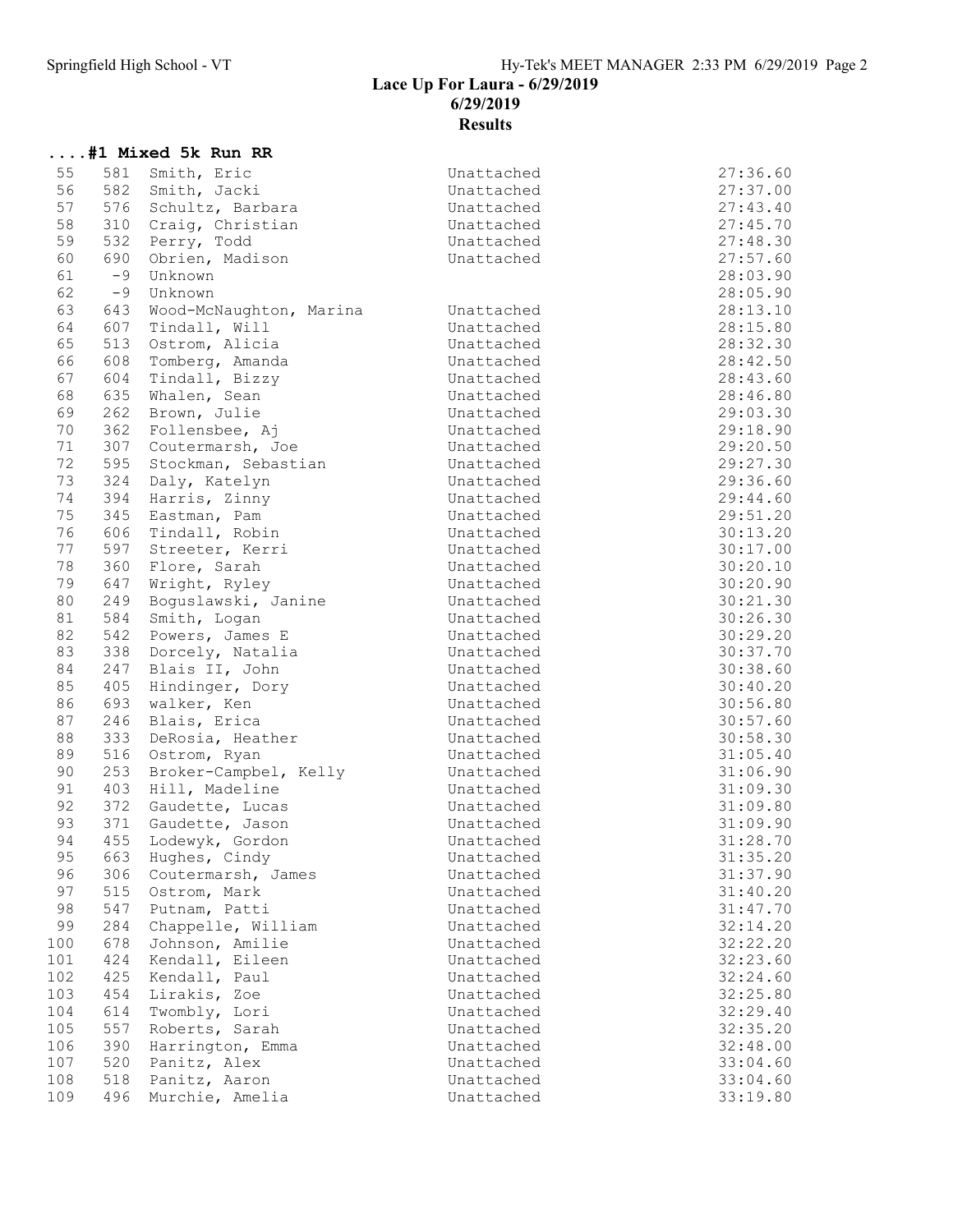....#1 Mixed 5k Run RR

Lace Up For Laura - 6/29/2019 6/29/2019

## Results

| 110 | 572  | Schiavoni, Anthony   | Unattached | 33:21.40 |
|-----|------|----------------------|------------|----------|
| 111 | $-9$ | Unknown              |            | 33:28.20 |
| 112 | -9   | Unknown              |            | 33:31.30 |
| 113 | 685  | Mas, Shane           | Unattached | 33:32.20 |
| 114 | 541  | Pont, Christopher    | Unattached | 33:37.60 |
| 115 | 489  | Meyer, Joshua        | Unattached | 33:41.30 |
| 116 | 241  | Barlow, Cailin       | Unattached | 33:42.90 |
| 117 | $-9$ | Unknown              |            | 33:43.00 |
| 118 | 305  | Coutermarsh, Cheryl  | Unattached | 33:44.20 |
| 119 | 599  | Tennis, Jaime        | Unattached | 34:01.50 |
| 120 | 553  | Rigney, Heather      | Unattached | 34:03.00 |
| 121 | 265  | Bruso, Kristen       | Unattached | 34:05.30 |
| 122 | 620  | Usher, Diane         | Unattached | 34:20.00 |
| 123 | 442  | Larsen, Karin        | Unattached | 34:28.70 |
| 124 | 498  | Murphy, Shellie      | Unattached | 34:46.00 |
| 125 | 624  | wargo, Laura         | Unattached | 35:02.50 |
| 126 | 396  | Haskell, Ashley      | Unattached | 35:12.00 |
| 127 | 257  | Brown, Anna          | Unattached | 35:14.90 |
| 128 | 482  | McNaughton, Teddy    | Unattached | 35:17.40 |
| 129 | 304  | Courchesne, Barbara  | Unattached | 35:19.00 |
| 130 | 653  | Youmatz, Sandra      | Unattached | 35:20.90 |
| 131 | 259  | Brown, Greg          | Unattached | 35:24.50 |
| 132 | 497  | Murchie, Jeff        | Unattached | 35:29.50 |
| 133 | 654  | Yuengling, Anneka    | Unattached | 35:36.90 |
| 134 | 322  | Dailey, Matthew      | Unattached | 35:45.90 |
| 135 | 567  | Salo, Mason          | Unattached | 35:53.40 |
| 136 | 591  | Spicer, Sarah        | Unattached | 36:01.30 |
| 137 | 408  | Hofsess, Caroline    | Unattached | 36:13.90 |
| 138 | 311  | Craig, Lizzy         | Unattached | 36:17.30 |
| 139 | 495  | Moulton, Sara        | Unattached | 36:18.20 |
| 140 | 530  | Perkins, Christina   | Unattached | 36:18.60 |
| 141 | 594  | Stockman, Katie      | Unattached | 36:30.00 |
| 142 | 367  | Gale, Marnie         | Unattached | 36:30.10 |
| 143 | 349  | Farnham, Terrie      | Unattached | 36:46.20 |
| 144 | 229  | Aikenhead, Steve     | Unattached | 37:03.40 |
| 145 | 676  | Millers, Sharon      | Unattached | 37:10.00 |
| 146 | 301  | Cooney, Ariana       | Unattached | 37:16.50 |
| 147 | 377  | George, Eric         | Unattached | 37:25.60 |
| 148 | 389  | Harrington, Dan      | Unattached | 37:39.50 |
| 149 | 248  | Boquslawski, Chelsea | Unattached | 37:54.90 |
| 150 | 548  | Ray, Kristy          | Unattached | 38:23.50 |
| 151 | 528  | Pena, Tabitha        | Unattached | 38:41.50 |
| 152 | 644  | Woods, Rick          | Unattached | 38:43.50 |
| 153 | 332  | DeRosia, Edie        | Unattached | 38:57.50 |
| 154 | 689  | Metzger, Shannon     | Unattached | 38:58.40 |
| 155 | 406  | Hindinger, Susan     | Unattached | 39:09.00 |
| 156 | 374  | George, Amanda       | Unattached | 39:13.20 |
| 157 | 579  | Skogstad, Kait       | Unattached | 39:14.00 |
| 158 | 239  | Avery, Sally         | Unattached | 39:21.00 |
| 159 | 404  | Hindinger, David     | Unattached | 39:24.10 |
| 160 | 267  | Buck, Floyd          | Unattached | 39:46.00 |
| 161 | 452  | Levy, Julie          | Unattached | 40:00.60 |
| 162 | 336  | Dorcely, Ariana      | Unattached | 40:04.90 |
| 163 | 238  | Andersen, Isaiah     | Unattached | 40:07.80 |
| 164 | 487  | Meuse, Elizabeth     | Unattached | 40:53.10 |
|     |      |                      |            |          |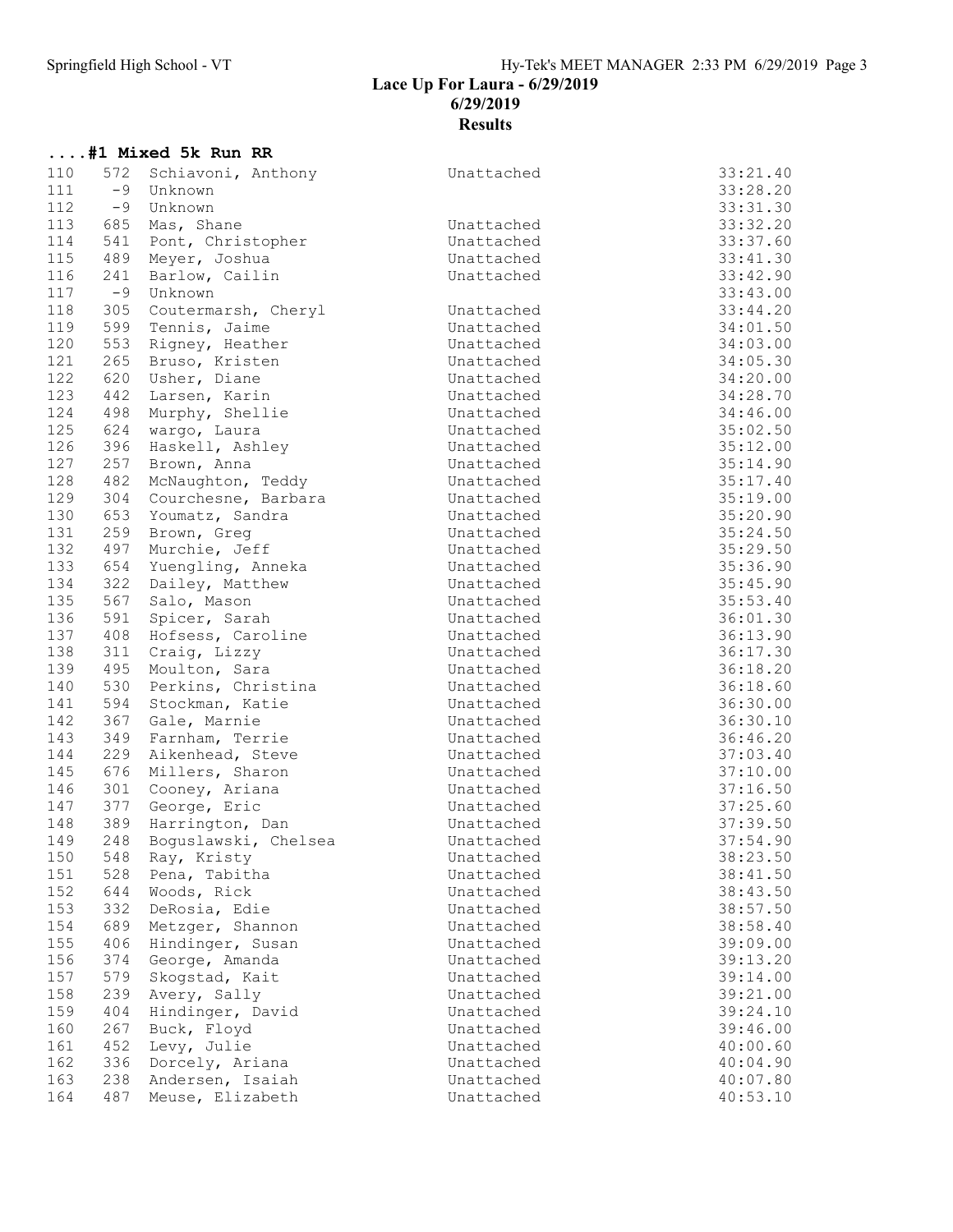# .... #1 Mixed 5k Run RR<br>165 422 Kelly, Patty

| 165 |      | 422 Kelly, Patty      | Unattached | 40:58.40 |
|-----|------|-----------------------|------------|----------|
| 166 |      | 526 Pelkey, Seth      | Unattached | 41:15.80 |
|     |      |                       |            |          |
| 167 | 397  | Hennel, Brian         | Unattached | 41:17.90 |
| 168 | 640  | White, Susan          | Unattached | 42:01.60 |
| 169 | 621  | Vandivere, Jeff       | Unattached | 42:34.50 |
| 170 | 622  | Vandivere, Oberon     | Unattached | 42:43.70 |
| 171 | 451  | Lescord, Dorianne     | Unattached | 42:51.40 |
| 172 | 588  | Snide, Sharon         | Unattached | 43:04.70 |
| 173 | 586  | Snide, Brittany       | Unattached | 43:07.00 |
| 174 | 251  | Bona, Violet          | Unattached | 44:11.40 |
| 175 | $-9$ | Unknown               |            | 44:11.40 |
| 176 | 686  | Mas, Christina        | Unattached | 44:13.10 |
| 177 | 427  | Klementowicz, Anthony | Unattached | 44:52.40 |
| 178 | 519  | Panitz, Aileen        | Unattached | 45:09.10 |
| 179 | 315  | Crane, Alicia         | Unattached | 45:31.20 |
| 180 | 504  | nissenbaum, karli     | Unattached | 45:34.10 |
| 181 | 511  | Osgood, Reese         | Unattached | 45:45.00 |
| 182 | 460  | Magliola, Olivia      | Unattached | 45:45.10 |
| 183 | 574  | Schlosser, Isabel     | Unattached | 45:54.80 |
| 184 | 459  | Magliola, Chris       | Unattached | 45:59.30 |
|     |      |                       | Unattached |          |
| 185 | 300  | Conney, Danielle      |            | 46:02.80 |
| 186 | 609  | Towsley, Bella        | Unattached | 46:06.20 |
| 187 | 370  | Gaudette, Colton      | Unattached | 46:11.30 |
| 188 | 510  | Osgood, Cindy         | Unattached | 46:35.50 |
| 189 | 303  | Cooney, Megan         | Unattached | 46:55.10 |
| 190 | 373  | George, Adrienne      | Unattached | 47:01.70 |
| 191 | 587  | Snide, Malloree       | Unattached | 47:02.00 |
| 192 | 314  | Crane, Addison        | Unattached | 47:18.00 |
| 193 | 243  | Beach, Elizabeth      | Unattached | 47:23.60 |
| 194 | 521  | Parker, Aunna         | Unattached | 47:26.90 |
| 195 | 592  | Stapleton, Nick       | Unattached | 47:46.70 |
| 196 | 522  | Parker, Becky         | Unattached | 47:47.70 |
| 197 | 462  | Martell, Dani         | Unattached | 47:47.80 |
| 198 | 556  | Roberts, Louise       | Unattached | 47:51.00 |
| 199 | 321  | Curtis, Laurel        | Unattached | 47:51.70 |
| 200 | 369  | Garland, Marina       | Unattached | 47:55.30 |
| 201 | 316  | Crane, Gabrielle      | Unattached | 48:16.10 |
| 202 | 261  | Brown, Judi           | Unattached | 48:18.30 |
| 203 | 327  | Day, Ariel            | Unattached | 48:18.80 |
| 204 | 260  | Brown, Jenna          | Unattached | 48:18.90 |
| 205 |      | 655 Yuengling, Aria   |            | 48:19.60 |
|     |      |                       | Unattached |          |
| 206 | 401  | Hill, Coleman         | Unattached | 48:20.10 |
| 207 | 550  | Rice, Rita            | Unattached | 48:28.40 |
| 208 | 589  | Snow, Kristy          | Unattached | 48:30.90 |
| 209 | 363  | Foster, Tina          | Unattached | 48:31.10 |
| 210 | 294  | Cody, Ruth            | Unattached | 48:40.60 |
| 211 | 565  | Rosenthal, Wendy      | Unattached | 48:40.60 |
| 212 | 656  | Yuengling, Erica      | Unattached | 48:47.90 |
| 213 | 525  | Pelkey, Mary          | Unattached | 48:48.50 |
| 214 | 419  | Jonas, Kristine       | Unattached | 49:20.20 |
| 215 | 437  | Lao, Helen            | Unattached | 49:20.50 |
| 216 | 675  | Clough, Samantha      | Unattached | 51:09.30 |
| 217 | 330  | DeBlock, Eben         | Unattached | 51:42.60 |
| 218 | 637  | Whipple, Janey        | Unattached | 51:42.80 |
| 219 | 677  | Cioffi, Angel         | Unattached | 53:06.00 |
|     |      |                       |            |          |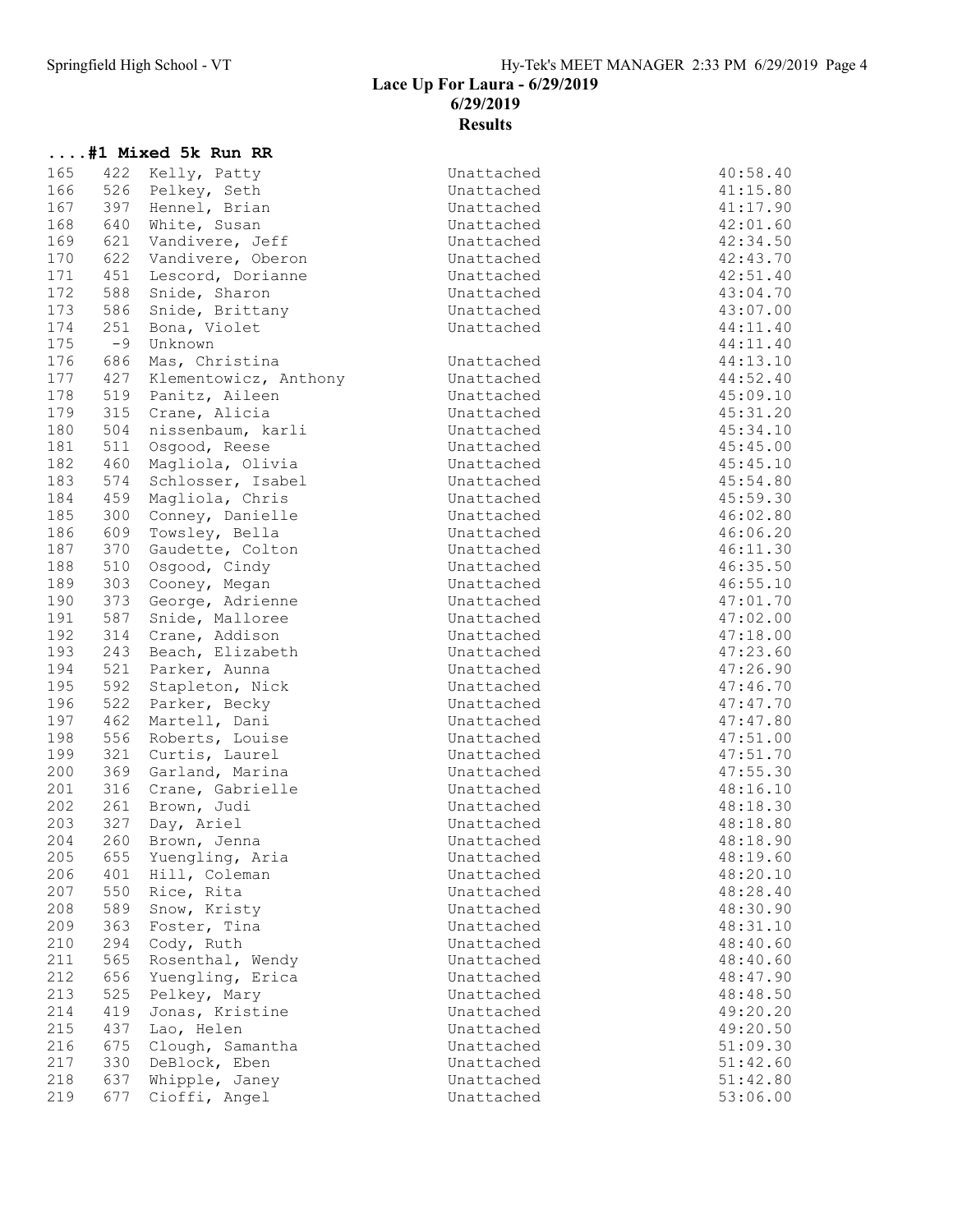### Lace Up For Laura - 6/29/2019 6/29/2019 **Results**

|            |            | #1 Mixed 5k Run RR                  |                          |                      |
|------------|------------|-------------------------------------|--------------------------|----------------------|
| 220        | 471        | McNaughton, Éowyn Laura             | Unattached               | 53:17.70             |
| 221        | 339        | Dowst, Brenda S Dowst               | Unattached               | 53:17.80             |
| 222        | 569        | Sargeant II, Brian                  | Unattached               | 53:18.80             |
| 223        | 320        | Curtis, Erin                        | Unattached               | 53:18.90             |
| 224        | 601        | Thomas, Becky                       | Unattached               | 53:20.10             |
| 225        | 282        | Cass, Cynthia                       | Unattached               | 53:22.30             |
| 226        | 278        | Caffery, Kevin                      | Unattached               | 53:23.60             |
| 227        | 474        | McNaughton, Gaelen                  | Unattached               | 53:44.40             |
| 228        | 376        | George, Elisabeth                   | Unattached               | 53:49.20             |
| 229        | 443        | Lasell, Claire                      | Unattached               | 54:15.00             |
| 230        | 445        | Lasell, Kerrie                      | Unattached               | 54:15.90             |
| 231        | 674        | Wright, Kristi                      | Unattached               | 54:38.20             |
| 232        | 578        | Shattuck, Maureen                   | Unattached               | 55:02.10             |
| 233        | 564        | Rosenthal, Molly                    | Unattached               | 55:14.20             |
| 234        | 560        | Rosenthal, Evan                     | Unattached               | 55:14.30             |
| 235        | 295        | Cody, Ted                           | Unattached               | 55:25.60             |
| 236        | 630        | Weaver, Kathy                       | Unattached               | 55:29.50             |
| 237        | 293        | Cody, Ken                           | Unattached               | 55:30.00             |
| 238        | 337        | Dorcely, Michelle                   | Unattached               | 55:40.60             |
| 239        | 555        | rinder, linda                       | Unattached               | 55:59.40             |
| 240        | 364        | Fuller, Candy                       | Unattached               | 56:00.00             |
| 241        | 432        | Kraft, Joanne                       | Unattached               | 56:04.10             |
| 242        | 431        | Kraft, james                        | Unattached               | 56:05.40             |
| 243        | 399        | Hill, Amelia                        | Unattached               | 56:49.30             |
| 244        | 558<br>559 | Robinson, Leeanna<br>Robinson, Mara | Unattached               | 56:52.20             |
| 245<br>246 | 270        |                                     | Unattached<br>Unattached | 56:52.20             |
| 247        | 359        | Bullard, Christine<br>Flint, Bob    | Unattached               | 57:00.60<br>57:00.70 |
| 248        | 466        | McNaughton, Ada                     | Unattached               | 57:03.30             |
| 249        | 573        | Schlosser, Abigail                  | Unattached               | 57:04.30             |
| 250        | 575        | schlosser, Sharon                   | Unattached               | 57:04.80             |
| 251        | 252        | Brace, Susan                        | Unattached               | 57:05.20             |
| 252        | 329        | DeBlock, Anna                       | Unattached               | 57:33.00             |
| 253        | 388        | Hannigan, Jessica                   | Unattached               | 57:39.70             |
| 254        | 331        | DeBlock, Lindsay                    | Unattached               | 57:39.90             |
| 255        | $-9$       | Unknown                             |                          | 57:42.80             |
| 256        | 514        | Ostrom, Deborah                     | Unattached               | 57:53.80             |
| 257        |            | 563 Rosenthal, Mark                 | Unattached               | 57:56.40             |
| 258        | 426        | Kiewel, Jean                        | Unattached               | 57:56.60             |
| 259        |            | 636 Whipple, Everett                | Unattached               | 58:34.40             |
| 260        | 549        | Reixach, Patricia                   | Unattached               | 58:35.30             |
| 261        | 638        | Whipple, Thomas                     | Unattached               | 58:38.00             |
| 262        | 490        | Meyer, Lori                         | Unattached               | 59:06.50             |
| 263        | 488        | Meyer, Benjamin                     | Unattached               | 59:07.40             |
| 264        | 501        | Navas, Lauren                       | Unattached               | 59:56.30             |
| 265        | 500        | Navas, Chris                        | Unattached               | 59:56.90             |
| 266        | 627        | Warren, Tammy                       | Unattached               | 1:00:09.20           |
| 267        | 341        | Dowst-McNaughton, Wendi             | Unattached               | 1:00:26.30           |
| 268        | 473        | McNaughton, Fisher                  | Unattached               | 1:00:26.50           |
| 269        | 639        | White, Julie                        | Unattached               | 1:00:32.30           |
| 270        | 244        | Bladyka, Nancy                      | Unattached               | 1:00:33.40           |
| 271        | 245        | Bladyka, Paul                       | Unattached               | 1:00:34.30           |
| 272        | 356        | Fazek, Joey                         | Unattached               | 1:00:36.00           |
| 273        | 353        | Fazek, Beth                         | Unattached               | 1:00:36.80           |
| 274        | 507        | Norton-Weber, Susan                 | Unattached               | 1:00:52.40           |